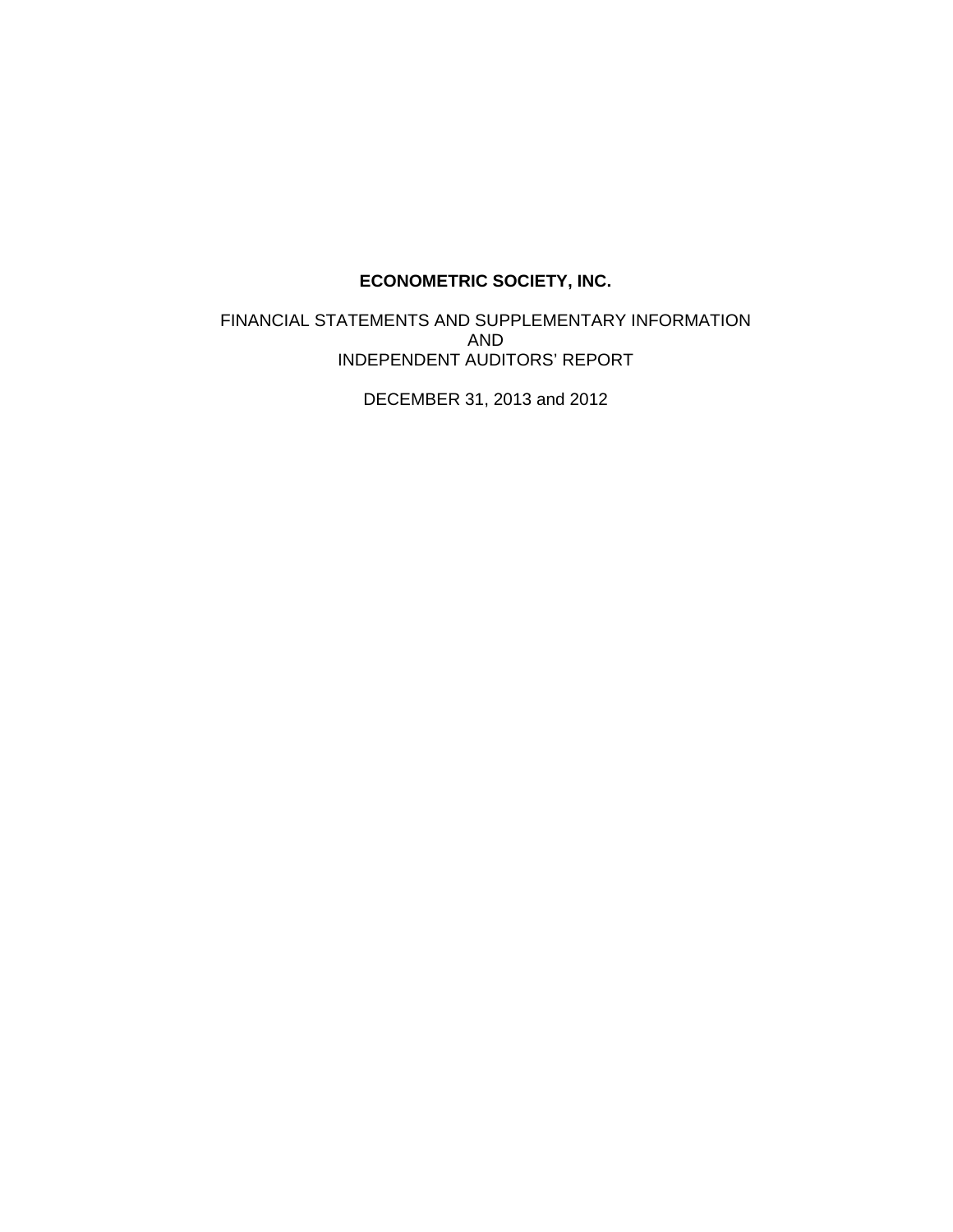### **CONTENTS**

| <b>Independent Auditors' Report</b>                 | $1 - 2$  |
|-----------------------------------------------------|----------|
| <b>Financial Statements</b>                         |          |
| <b>Statements of Financial Position</b>             | 3        |
| Statements of Activities and Changes in Net Assets  | 4        |
| <b>Statements of Cash Flows</b>                     | 5        |
| Notes to Financial Statements                       | $6 - 11$ |
| <b>Supplementary Information</b>                    |          |
| <b>Schedules of Unrestricted Revenues</b>           | 12       |
| Schedules of Unrestricted Costs and Expenses        | 13       |
| <b>Schedules of Temporarily Restricted Revenues</b> | 14       |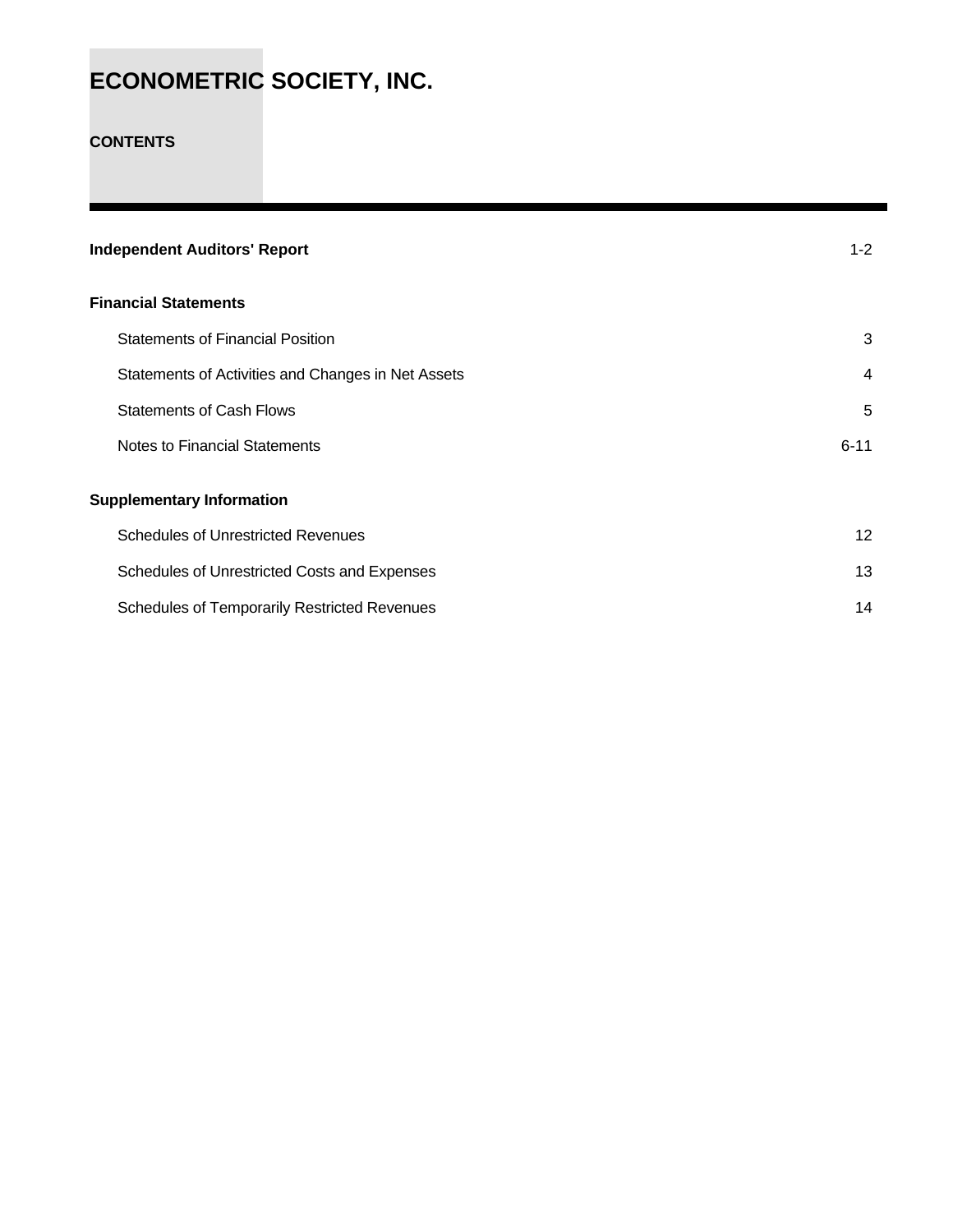### **STATEMENTS OF FINANCIAL POSITION**

| December 31,                                                                                                                                                     | 2013                                                                    |               | 2012                                                              |
|------------------------------------------------------------------------------------------------------------------------------------------------------------------|-------------------------------------------------------------------------|---------------|-------------------------------------------------------------------|
| <b>ASSETS</b>                                                                                                                                                    |                                                                         |               |                                                                   |
| <b>Current assets</b><br>Cash and cash equivalents<br>Investments<br>Receivables<br>Publication inventory<br>Other current assets<br><b>Total current assets</b> | \$<br>776,767<br>1,912,010<br>273,239<br>19,912<br>139,706<br>3,121,634 | \$            | 637,706<br>1,766,437<br>155,242<br>15,845<br>135,887<br>2,711,117 |
| Furniture and equipment, net                                                                                                                                     | 3,219                                                                   |               | 4,022                                                             |
| <b>LIABILITIES AND NET ASSETS</b>                                                                                                                                | \$<br>3,124,853                                                         | $\frac{1}{2}$ | 2,715,139                                                         |
|                                                                                                                                                                  |                                                                         |               |                                                                   |
| <b>Current liabilities</b><br>Accounts payable and accrued expenses<br>Deferred revenues<br><b>Total current liabilities</b>                                     | \$<br>70,842<br>853,234<br>924,076                                      | \$            | 133,136<br>698,730<br>831,866                                     |
| Net assets<br>Unrestricted<br>Temporarily restricted<br>Total net assets                                                                                         | 2,037,864<br>162,913<br>2,200,777                                       |               | 1,728,378<br>154,895<br>1,883,273                                 |
|                                                                                                                                                                  | 3,124,853                                                               | \$            | 2,715,139                                                         |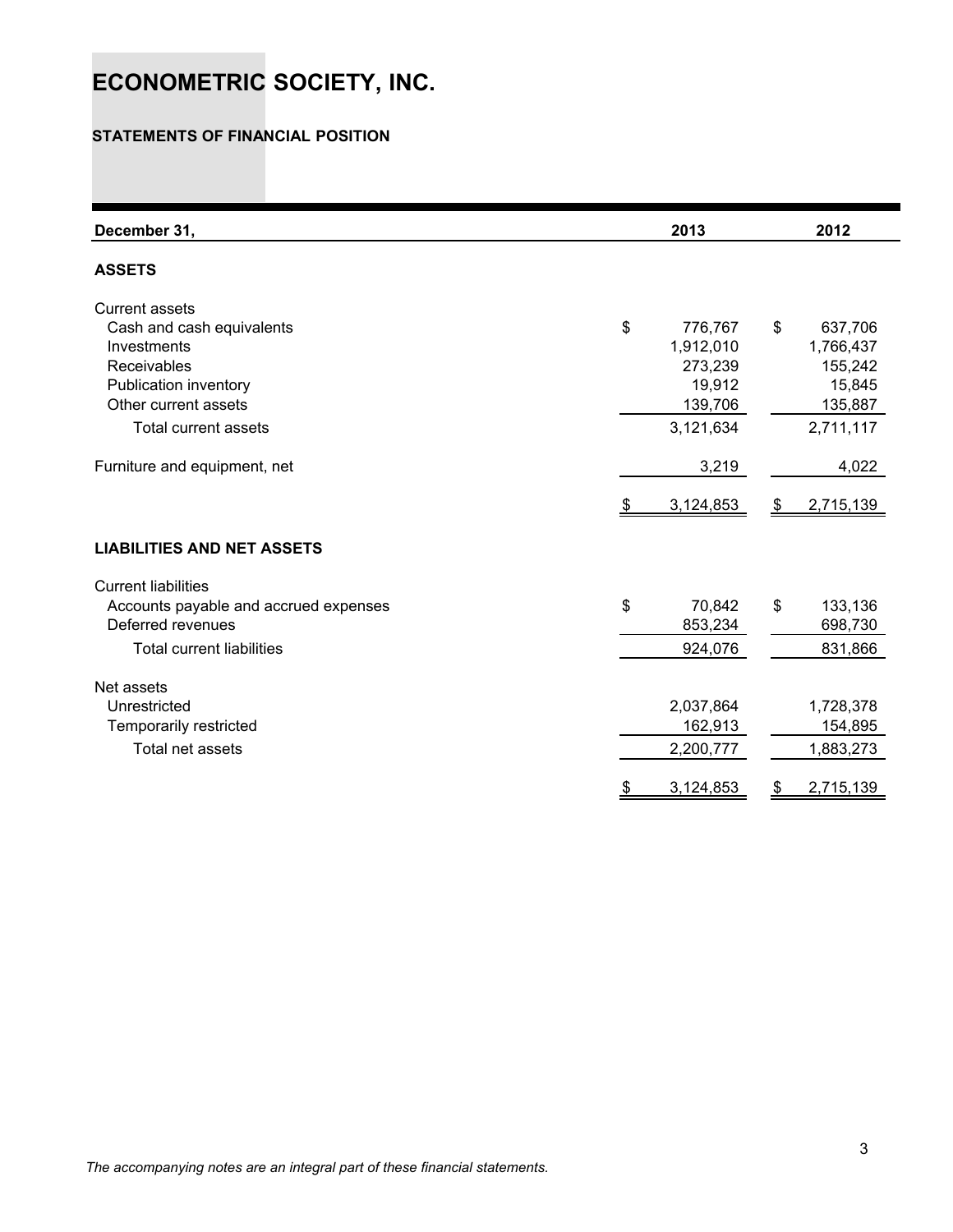### **STATEMENTS OF ACTIVITIES AND CHANGES IN NET ASSETS**

| <b>Years Ended December 31,</b>             | 2013              | 2012            |
|---------------------------------------------|-------------------|-----------------|
| UNRESTRICTED NET ASSETS                     |                   |                 |
| Revenues                                    |                   |                 |
| Dues and subscriptions                      | \$<br>1,123,322   | \$<br>1,078,643 |
| Investment gains                            |                   |                 |
| Unrealized gains                            | 212,377           | 147,346         |
| Realized gains                              | 51,284            | 35,725          |
| Dividend income                             | 33,941            | 39,170          |
|                                             | 297,602           | 222,241         |
| In-kind contribution (rent)                 | 94,000            | 62,000          |
| Other revenues                              | 101,475           | 56,791          |
| Total revenues                              | 1,616,399         | 1,419,675       |
| Net assets released from restriction        |                   |                 |
| Total revenues and other support            | 1,616,399         | 1,419,675       |
| Program services                            |                   |                 |
| Publishing                                  | 753,060           | 849,717         |
| Total program services                      | 753,060           | 849,717         |
|                                             |                   |                 |
| Supporting services<br>Administrative       |                   |                 |
|                                             | 508,437           | 370,776         |
| Website<br>Executive committee              | 6,203             | 4,357           |
|                                             | 39,213<br>553,853 | 58,285          |
| Total supporting services                   |                   | 433,418         |
| <b>Total expenses</b>                       | 1,306,913         | 1,283,135       |
| Change in unrestricted net assets           | 309,486           | 136,540         |
| TEMPORARILY RESTRICTED NET ASSETS           |                   |                 |
| Revenues                                    |                   |                 |
| Investment gains (losses)                   |                   |                 |
| Unrealized gains                            | 6,901             | 9,374           |
| Realized gains (losses)                     | 42                | (3,811)         |
| Dividend income                             | 1,075             | 1,026           |
| <b>Total revenues</b>                       | 8,018             | 6,589           |
| Net assets released from restriction        |                   |                 |
| Change in temporarily restricted net assets | 8,018             | 6,589           |
| Change in net assets                        | 317,504           | 143,129         |
| Net assets, beginning of year               | 1,883,273         | 1,740,144       |
| Net assets, end of year                     | 2,200,777         | 1,883,273       |

*The accompanying notes are an integral part of these financial statements.* 4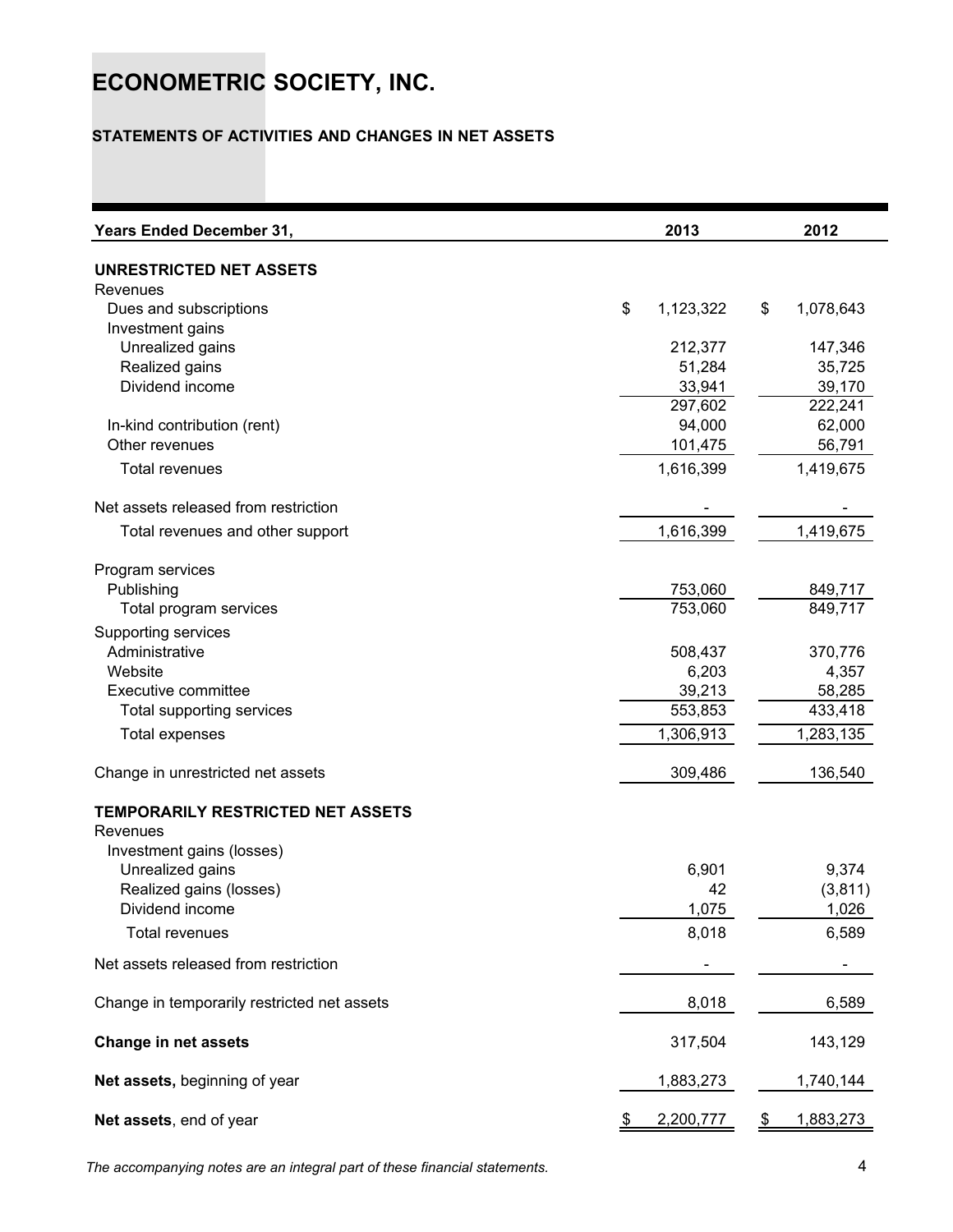### **STATEMENTS OF CASH FLOWS**

| <b>Years Ended December 31,</b>                      | 2013          | 2012          |
|------------------------------------------------------|---------------|---------------|
|                                                      |               |               |
| Cash flows from operating activities                 |               |               |
| Change in net assets                                 | \$<br>317,504 | \$<br>143,129 |
| Adjustments to reconcile change in net assets to net |               |               |
| cash provided by (used in) operating activities:     |               |               |
| Depreciation                                         | 803           | 835           |
| Unrealized gains                                     | (219, 278)    | (156, 720)    |
| Realized gains                                       | (51, 279)     | (31, 914)     |
| Changes in operating assets and liabilities:         |               |               |
| Receivables                                          | (117, 997)    | 59,492        |
| Publication inventory                                | (4,067)       | (1,220)       |
| Other current assets                                 | (3,819)       | (5,268)       |
| Accounts payable and accrued expenses                | (62, 294)     | (37, 318)     |
| Deferred revenues                                    | 154,504       | (38, 941)     |
| Net cash provided by (used in) operating activities  | 14,077        | (67, 925)     |
| Cash flows from investing activities                 |               |               |
| Purchases of furniture and equipment                 |               | (4, 474)      |
| Proceeds from sale of investments                    | 200,000       | 715,000       |
| Purchases of investments                             | (75, 016)     | (643, 329)    |
| Net cash provided by investing activities            | 124,984       | 67,197        |
| Net increase (decrease) in cash and cash equivalents | 139,061       | (728)         |
| Cash and cash equivalents, beginning of year         | 637,706       | 638,434       |
| Cash and cash equivalents, end of year               | 776,767       | \$<br>637,706 |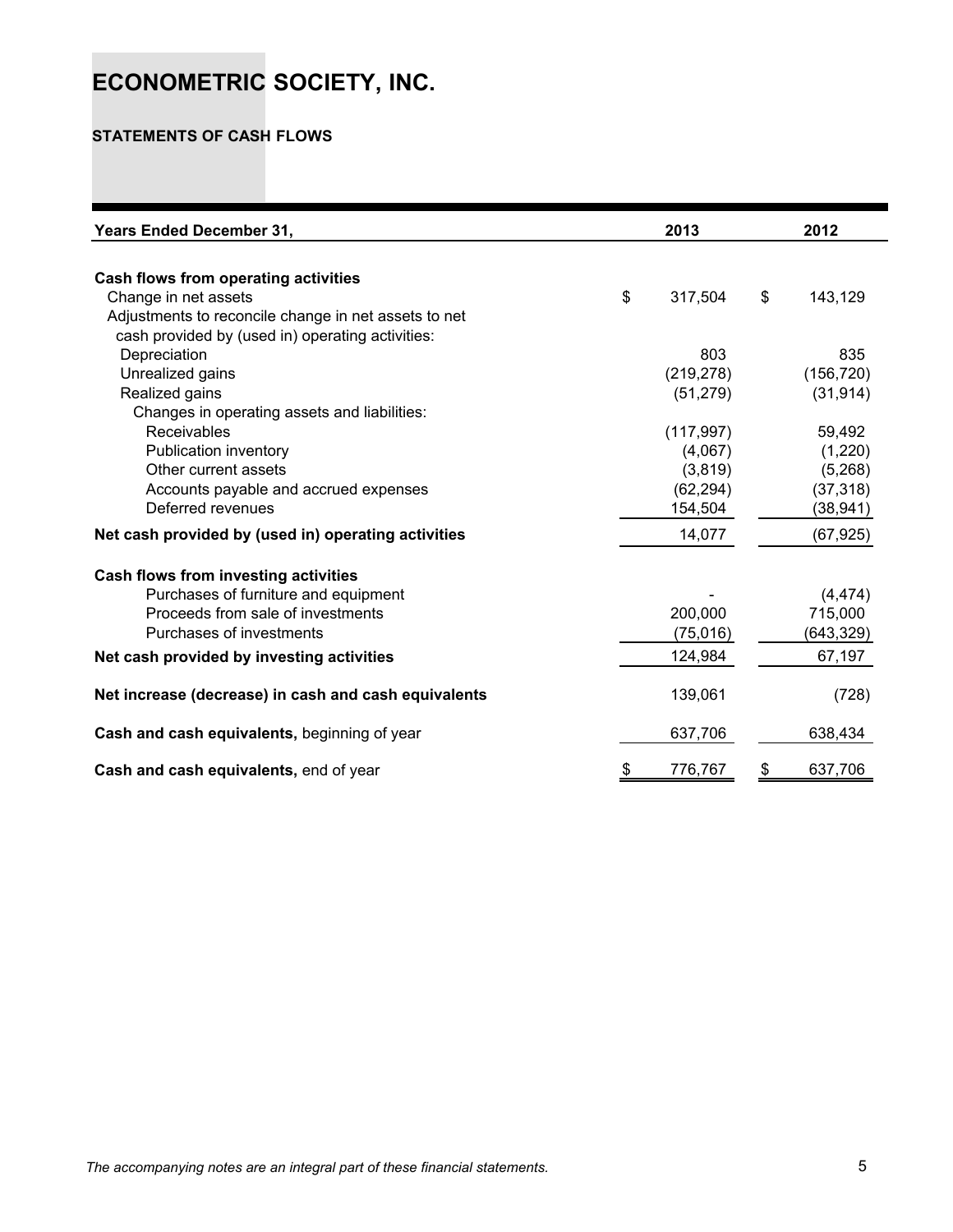### **NOTES TO FINANCIAL STATEMENTS**

**December 31, 2013 and 2012** 

#### **1. Nature of operations**

The Econometric Society (the "Society") was founded in 1930 as an international society for the advancement of economic theory in its relation to statistics and mathematics. Its major activities are the publication of a scholarly journal, *Econometrica;* the publication of a monograph series; the Society of scientific meetings in six regions of the world (including a World Congress every five years); and conducting elections for Fellow of The Econometric Society. During 2013 The Econometric Society elected to transfer all operations, rights and obligations held as of June 30, 2013 to Econometric Society, Inc. which has been formed as corporation pursuant to the laws of the State of Delaware on December 27, 2012, the commencement of operations being July 1, 2013.

#### **2. Summary of significant accounting policies**

#### *Basis of Accounting*

The financial statements have been prepared on the accrual basis of accounting in accordance with accounting principles generally accepted in the United States of America ("GAAP"), as well as the *AICPA Audit and Accounting Guide for Not-for-Profit Organizations.* 

#### *Financial Statement Presentation*

Under Financial Accounting Standard (ASC) No. 958, "Not-for-Profit Organizations," the Society is required to report information regarding its financial position and activities according to three classes of net assets based upon the existence or absence of donor-imposed restrictions. In addition, the Society is required to present a statement of cash flows.

#### *Cash and Cash Equivalents*

Cash and cash equivalents include cash in bank accounts and highly liquid investments held in money market funds.

#### *Subsequent Events*

Management evaluated subsequent events for the Society through February 6, 2015, the date the financial statements were available to be issued.

#### *Investments*

Investments are recorded at fair value. In accordance with GAAP, fair value is defined as the price that would be received to sell an asset or paid to transfer a liability (i.e., the "exit price") in an orderly transaction between market participants at the measurement date.

In determining fair value, the Society uses various valuation approaches. In accordance with GAAP, a fair value hierarchy for inputs used in measuring fair value that maximizes the use of observable inputs and minimizes the use of unobservable inputs by requiring that the most observable inputs be used when available. Observable inputs are those that market participants would use in pricing the asset or liability based on market data obtained from sources independent of the Society. Unobservable inputs reflect the Society's assumptions about the inputs market participants would use in pricing the asset or liability developed based on the best information available in the circumstances. The fair value hierarchy is categorized into three levels based on the inputs as follows: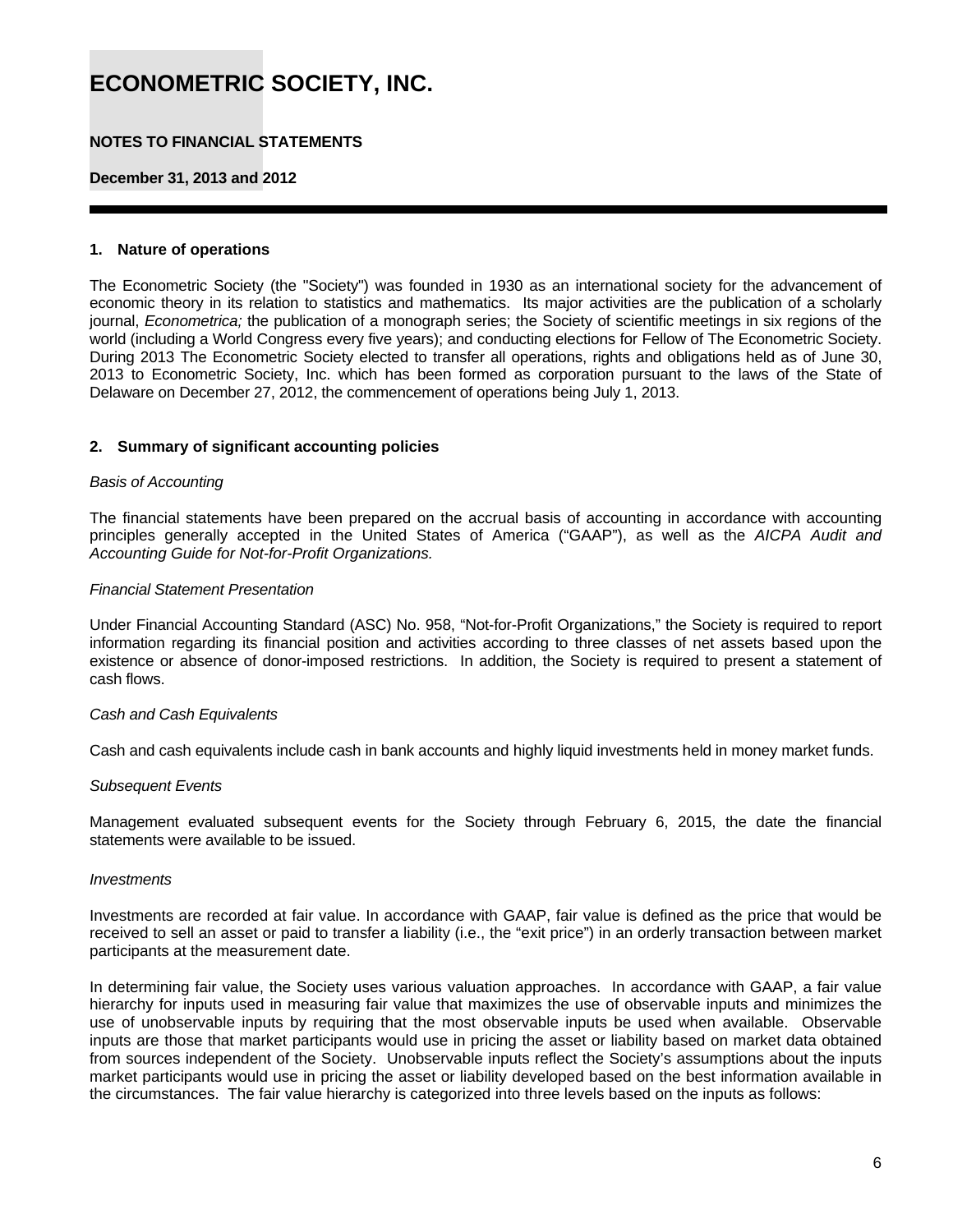### **NOTES TO FINANCIAL STATEMENTS**

**December 31, 2013 and 2012** 

#### **2. Summary of significant accounting policies (continued)**

*Investments in Securities (continued)* 

*Level 1* - Valuations based on unadjusted quoted prices in active markets for identical assets or liabilities that the Society has the ability to access.

*Level 2* - Valuations based on quoted prices in markets that are not active or for which all significant inputs are observable, either directly or indirectly.

*Level 3 -* Valuations based on inputs that are unobservable and significant to the overall fair value measurement.

The availability of valuation techniques and observable inputs can vary from security to security and is affected by a wide variety of factors including the type of security, whether the security is new and not yet established in the marketplace, and other characteristics particular to the transaction. To the extent that valuation is based on models or inputs that are less observable or unobservable in the market, the determination of fair value requires more judgment. Those estimated values do not necessarily represent the amounts that may be ultimately realized due to the occurrence of future circumstances that cannot be reasonably determined. Because of the inherent uncertainty of valuation, those estimated values may be materially higher or lower than the values that would have been used had a ready market for the securities existed. Accordingly, the degree of judgment exercised by the Society in determining fair value is greatest for securities categorized in Level 3. In certain cases, the inputs used to measure fair value may fall into different levels of the fair value hierarchy.

In such cases, for disclosure purposes, the level in the fair value hierarchy within which the fair value measurement in its entirety falls is determined based on the lowest level input that is significant to the fair value measurement.

Fair value is a market-based measure considered from the perspective of a market participant rather than an entity-specific measure. Therefore, even when market assumptions are not readily available, the Society's own assumptions are set to reflect those that market participants would use in pricing the asset or liability at the measurement date. The Society uses prices and inputs that are current as of the measurement date, including periods of market dislocation. In periods of market dislocation, the observability of prices and inputs may be reduced for many securities. This condition could cause a security to be reclassified to a lower level within the fair value hierarchy.

The Society values investments in securities that are freely tradable and are listed on a national securities exchange or reported on the NASDAQ national market at their last sales price as of the last business day of the year.

#### *Receivables*

Receivables are stated at the original invoice amounts, net of any estimated loss allowance. If an invoice amount has been deemed permanently uncollectible, such amount is written off against the allowance. On a periodic basis, the Society evaluates its receivables and determines if an allowance for doubtful accounts is necessary. Based on past collections, no allowance is considered necessary.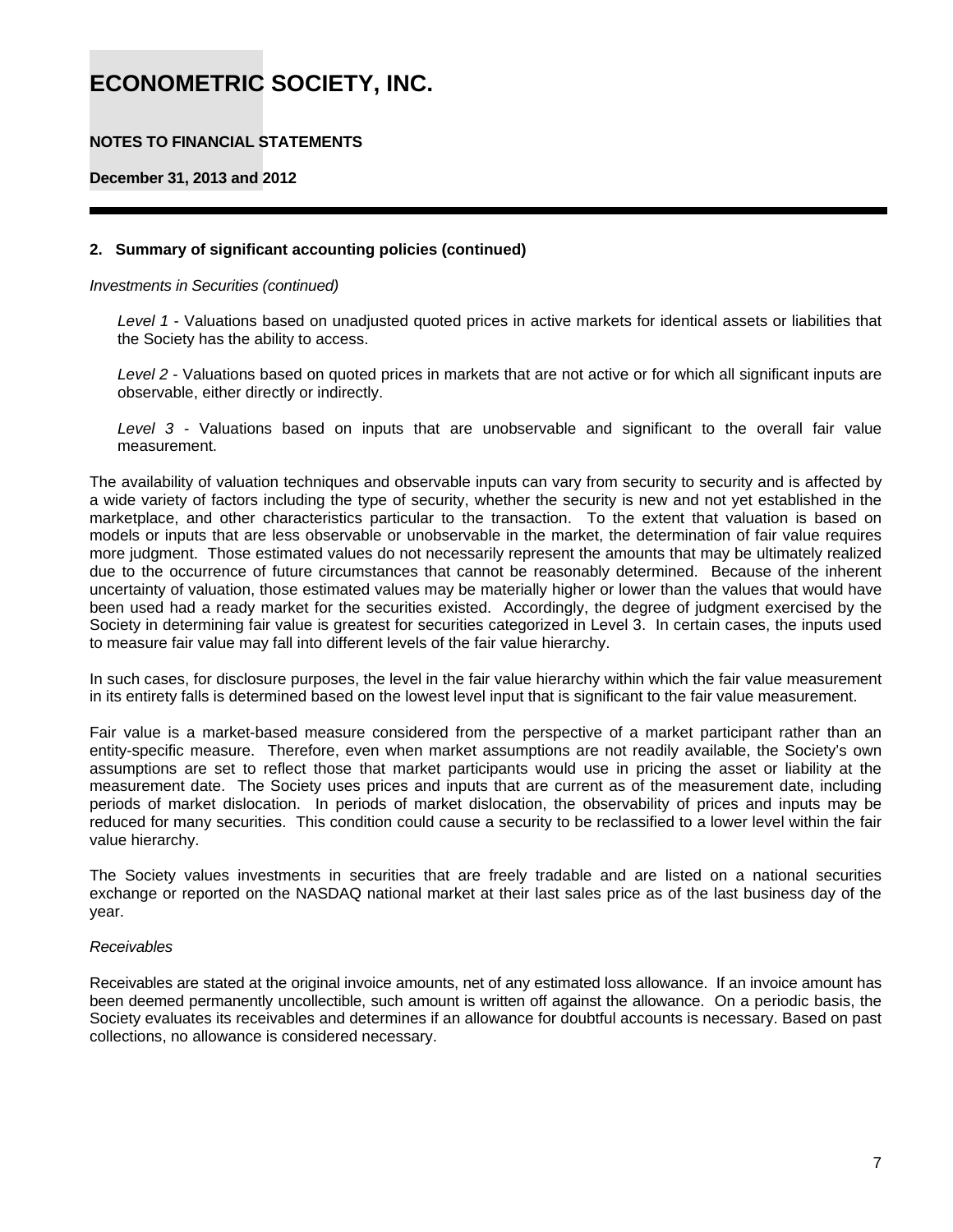### **NOTES TO FINANCIAL STATEMENTS**

#### **December 31, 2013 and 2012**

#### **2. Summary of significant accounting policies (continued)**

#### *In-kind Contributions (Rent)*

In-kind contribution (rent) represents the fair value of office space contributed to the Society by New York University.

#### *Reclassifications*

Certain reclassifications have been made to prior period amounts to conform with current period presentation.

#### *Revenue Recognition*

The Society records dues and subscriptions received in advance of the subscription period as deferred revenues. Grants and contributions, which include unconditional promises to donate assets, services, or reductions of liabilities, are recognized as revenues and are measured at fair value on the date received.

#### *Foreign Currency Translations*

Assets and liabilities held by foreign agents are recorded at the exchange rate in effect at the end of the year. Transactions denominated in foreign currencies are translated at the approximate rates of exchange in effect at the time of the transactions. Translation gains and losses resulting from exchange rate fluctuations are included in current year investment gains (losses).

#### *Use of Estimates*

The preparation of financial statements in conformity with GAAP requires management to make estimates and assumptions that affect the reported amounts of assets and liabilities and disclosure of contingent assets and liabilities at the date of the financial statements. Estimates also affect the reported amounts of revenues and expenses during the reporting period. Areas where estimates are used in the accompanying financial statements include depreciable lives of furniture and equipment and the fair value of in-kind contribution (rent). Actual results could differ from those estimates.

#### *Allocation of Expenses*

The cost of providing various programs and other activities has been summarized on a functional basis in the statements of activities and changes in net assets; accordingly, certain costs have been allocated among the programs and supporting services benefited.

#### **3. Tax-exempt status**

The Society is a not-for-profit Organization as described in Section 501c(3) of the Internal Revenue Code and is exempt from federal income taxes pursuant to Section 501(a) of the Internal Revenue Code. Certain revenues that are unrelated to the Society's exempt purpose are subject to unrelated business income taxes.

In accordance with GAAP, the Society is required to determine whether a tax position is more likely than not to be sustained upon examination by the applicable taxing authority, including resolution of any related appeals or litigation processes, based on the technical merits of the position. It is management's estimation that there are no material tax liabilities that need to be recorded at December 31, 2013 and 2012. The Society remains subject to income tax examinations by major taxing authorities for the years 2010, 2011 and 2012.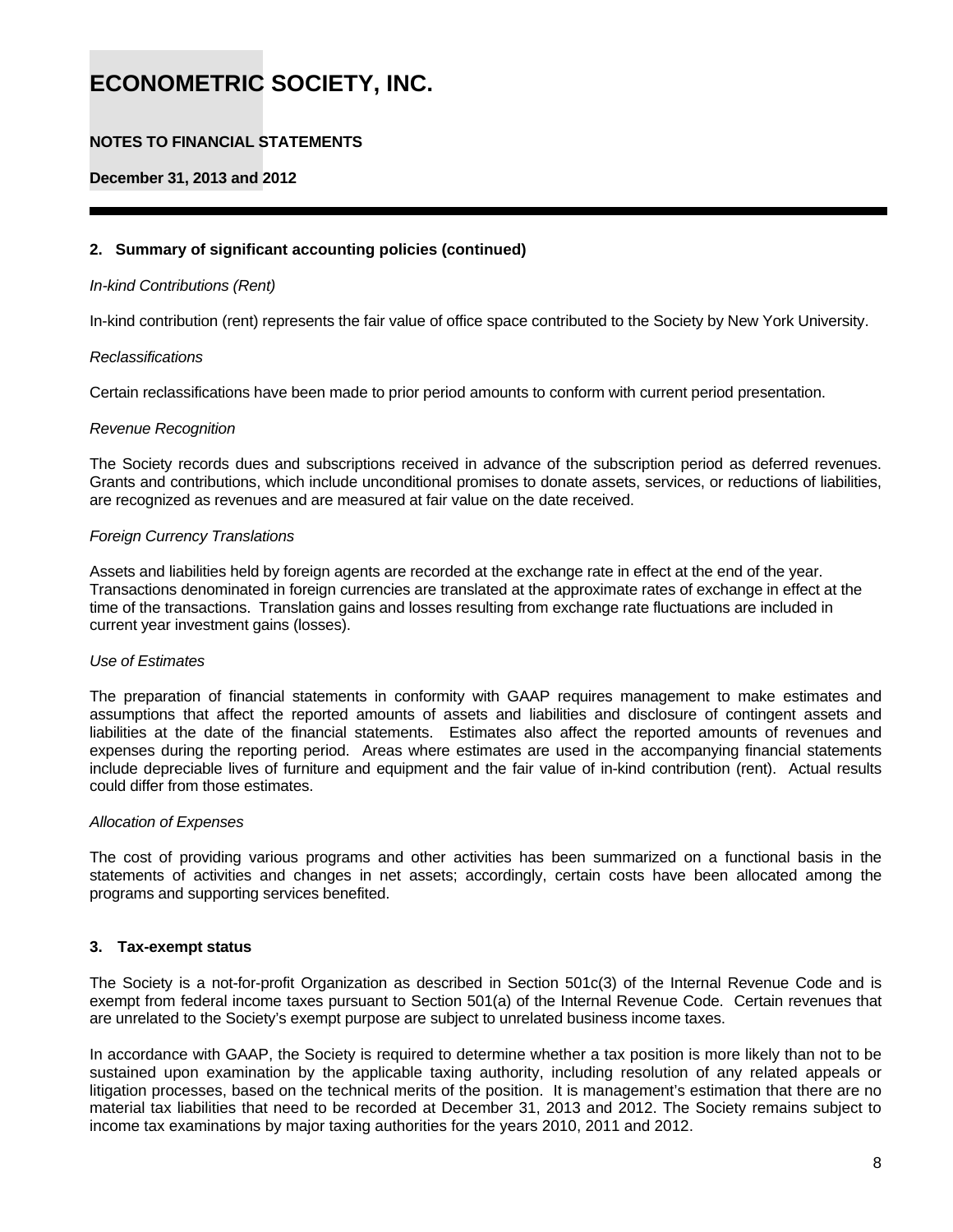### **NOTES TO FINANCIAL STATEMENTS**

#### **December 31, 2013 and 2012**

#### **3. Tax exempt status (continued)**

The Society files an income tax return in the U.S. federal jurisdiction, and may file income tax returns in various U.S. states and foreign jurisdictions. The tax benefit recognized is measured as the largest amount of benefit that has a greater than fifty percent likelihood of being realized upon ultimate settlement. De-recognition of a tax benefit previously recognized could result in the Society recording a tax liability that would reduce net assets. This policy also provides guidance on thresholds, measurement, de-recognition, classification, interest and penalties, accounting in interim periods, disclosure, and transition that is intended to provide better financial statement comparability among different entities. It must be applied to all existing tax positions upon initial adoption and the cumulative effect, if any, is to be reported as an adjustment to net assets as of December 31, 2012. Based on its analysis, the Society has determined that the adoption of this policy did not have a material impact on the Society's financial statement upon adoption. However, management's conclusions regarding this policy may be subject to review and adjustment at a later date based on factors including, but not limited to, on-going analyses of and changes to tax laws, regulations and interpretations thereof. The Society filed a Form 1023 application on January 14, 2015.

#### **4. Fair value measurements**

Investments consist primarily of mutual funds of U.S. and international equity and debt securities. The Society's assets and liabilities recorded at fair value have been categorized based upon a fair value hierarchy in accordance with GAAP. See Note 2 for a discussion of the Society's policies.

The following table presents information about the Society's assets measured at fair value as of December 31, 2013:

|                                                 | Level 1       | Level 2 | Level 3 | Total           |
|-------------------------------------------------|---------------|---------|---------|-----------------|
| <b>Assets</b>                                   |               |         |         |                 |
| Investments                                     |               |         |         |                 |
| U.S. Equities                                   | \$<br>666,889 | \$      | \$      | \$<br>666,889   |
| <b>International Equities</b>                   | 811,730       |         |         | 811,730         |
| Debt Funds                                      | 433,391       |         |         | 433,391         |
| Money market fund<br>(included in cash and cash |               |         |         |                 |
| equivalents)                                    | 338,897       |         |         | 338,897         |
|                                                 | 2,250,907     | \$      | \$      | \$<br>2,250,907 |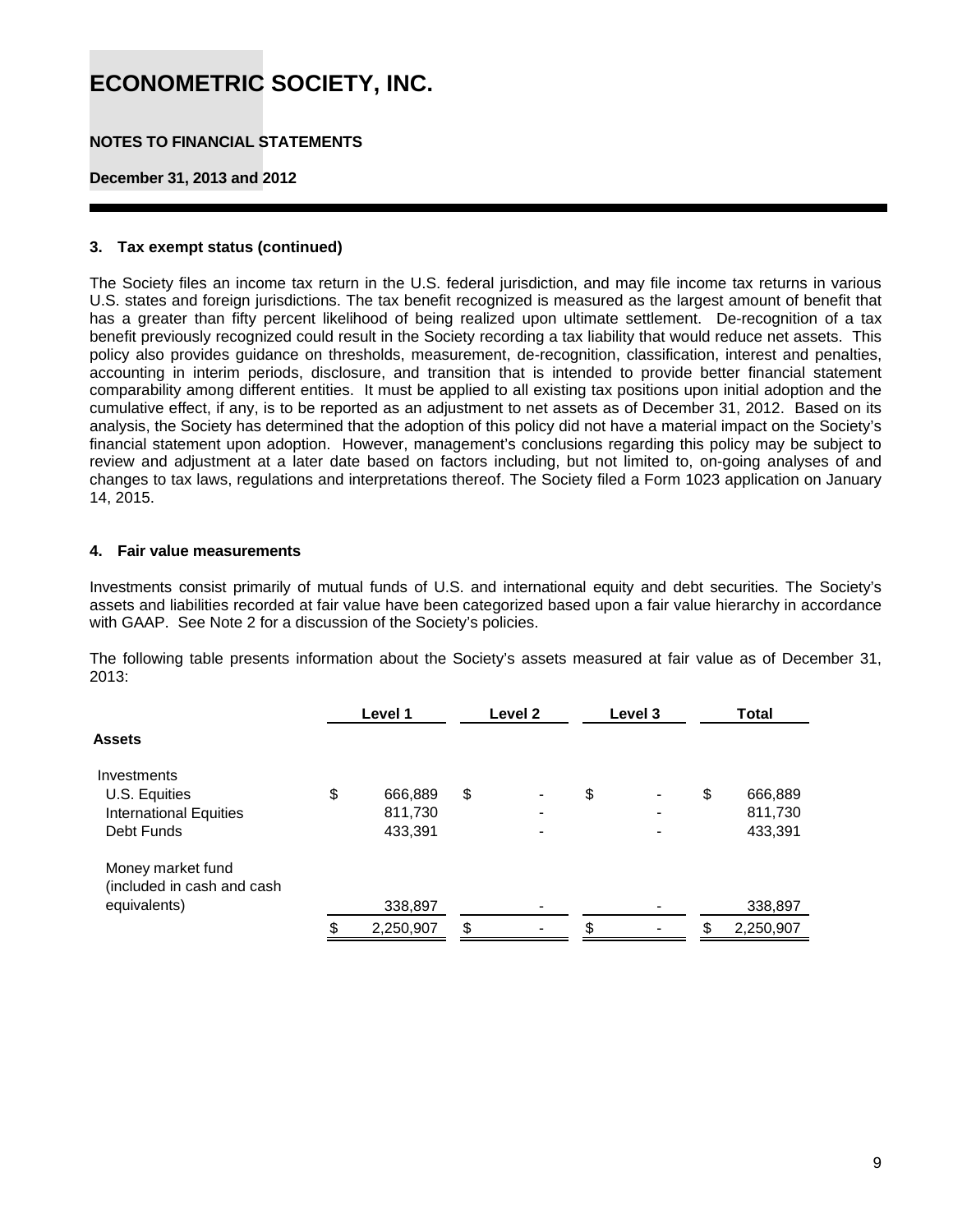### **NOTES TO FINANCIAL STATEMENTS**

**December 31, 2013 and 2012** 

#### **4. Fair value measurements (continued)**

The following table presents information about the Society's assets measured at fair value as of December 31, 2012:

|                                                                 | Level 1         | Level 2 | Level 3                        | <b>Total</b>    |
|-----------------------------------------------------------------|-----------------|---------|--------------------------------|-----------------|
| <b>Assets</b>                                                   |                 |         |                                |                 |
| Investments                                                     |                 |         |                                |                 |
| U.S. Equities                                                   | \$<br>579,453   | \$      | \$<br>$\blacksquare$           | \$<br>579,453   |
| <b>Internation Equities</b>                                     | 719,492         |         |                                | 719,492         |
| Debt Funds                                                      | 467,492         |         |                                | 467,492         |
| Money market fund<br>(included in cash and cash<br>equivalents) |                 |         |                                |                 |
|                                                                 | 287,866         |         |                                | 287,866         |
|                                                                 | \$<br>2,054,303 | \$      | \$<br>$\overline{\phantom{0}}$ | \$<br>2,054,303 |

#### **5. Temporarily restricted net assets**

Temporarily restricted net assets have been established as a result of contributions to the Society which have donor-imposed restrictions on their use. At December 31, temporarily restricted net assets consist of the following:

|                     | 2013          | 2012          |
|---------------------|---------------|---------------|
| Far Eastern Fund    | \$<br>78,837  | \$<br>78,829  |
| Latin American Fund | 21,472        | 21,470        |
| European Fund       | 44,784        | 36,780        |
| Marschak Fund       | 17,817        | 17,816        |
|                     | \$<br>162,910 | \$<br>154,895 |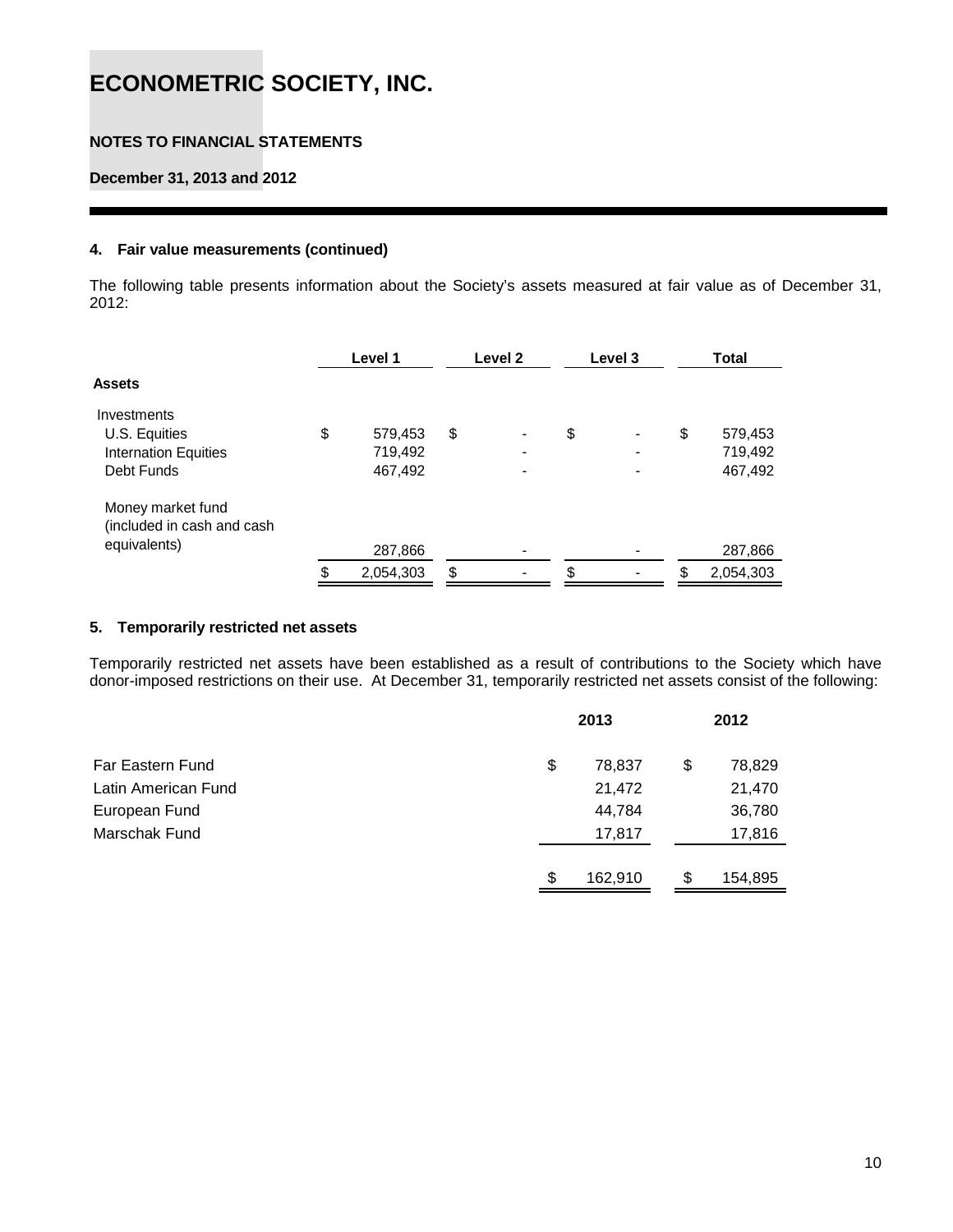### **NOTES TO FINANCIAL STATEMENTS**

**December 31, 2013 and 2012** 

#### **5. Temporarily restricted net assets (continued)**

The Far Eastern Fund was established in 1995 through a donor designation of World Congress grants and is to be used for the purpose of funding Society activities in and on behalf of the Standing Committee of the Far Eastern Region.

The Latin American Fund was established in 1996 through a restricted contribution and is to be used for the purpose of organizing future Latin American meetings.

The European Fund was established in 2007 through a restricted contribution and is to be used for the purpose of organizing future European meetings.

The Marschak Fund is to be used at the discretion of the Executive Committee for the purpose of supporting a Jacob Marschak lecture, the location of which rotates among the regional meetings held outside North America and Europe.

#### **6. Commitments and contingent liabilities**

The Society is subject to potential legal proceedings and claims which may arise in the ordinary course of its activities. In the opinion of management, the amount of ultimate liability with respect to any such matters does not have a material adverse effect on its change in net assets, cash flows, or financial position.

#### **7. Risks and uncertainties**

The Society's future activities may be affected by a number of factors. The Society is dependent on circulation income from a specialized academic journal which competes with other Society's for membership and circulation. The Society is also dependent on income and capital gains from its investments. In addition, the Society is dependent on a small number of key employees and a few outside service providers. Due to the concentrations of revenue sources, receivables, and human resources, it is reasonably possible that the Society's activities could be adversely impacted in the near term should its circulation, membership, or investment income decline, or if one or more of its current employees or suppliers is lost.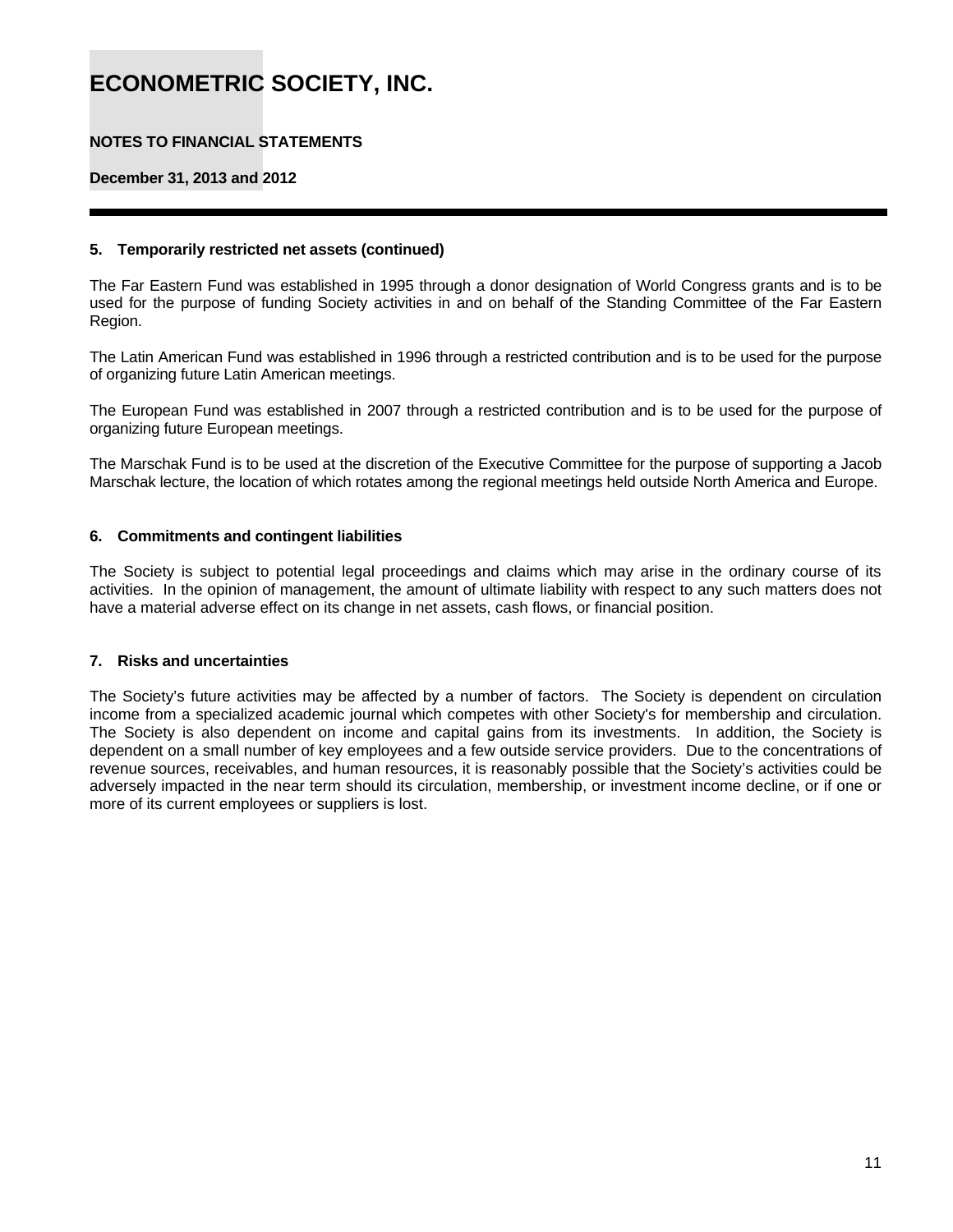#### **SUPPLEMENTARY INFORMATION SCHEDULES OF UNRESTRICTED REVENUES**

| <b>Years Ended December 31,</b>           | 2013            | 2012            |
|-------------------------------------------|-----------------|-----------------|
|                                           |                 |                 |
| <b>Dues and subscriptions</b>             | 1,123,322<br>\$ | 1,078,643<br>\$ |
| <b>Investment income</b>                  |                 |                 |
| Interest, Northern Trust                  | 15              | 522             |
| Dividends:                                |                 |                 |
| Fidelity Spartan International Index      | 15,689          | 17,132          |
| <b>Fidelity Money Market</b>              | 17              | 19              |
| Spartan 500 Index                         | 13,570          | 13,533          |
| <b>Fidelity Cash Reserves</b>             | 1               | 31              |
| <b>Fidelity Total Bond</b>                | 2,718           | 4,118           |
| Fidelity Spartan Short Term Treasury Bond | 1,733           | 2,089           |
| <b>Fidelity Inflation Protected</b>       | 112             | 425             |
| <b>Fidelity Emerging Markets</b>          | 86              | 1,301           |
| Unrealized gains                          | 212,377         | 147,346         |
| Realized gains                            | 51,284          | 35,725          |
|                                           | 297,602         | 222,241         |
| In-kind contribution (rent)               | 94,000          | 62,000          |
| <b>Other revenues</b>                     |                 |                 |
| <b>Back issues</b>                        | 58,791          | 38,307          |
| Meetings income, net                      | 30,926          | 14,136          |
| Permission and copies                     | 10,030          | 3,390           |
| Reprints                                  | 228             | 576             |
| List rentals                              | 1,500           | 199             |
| <b>Royalties</b>                          |                 | 183             |
|                                           | 101,475         | 56,791          |
| <b>Total unrestricted revenues</b>        | 1,616,399<br>\$ | 1,419,675<br>\$ |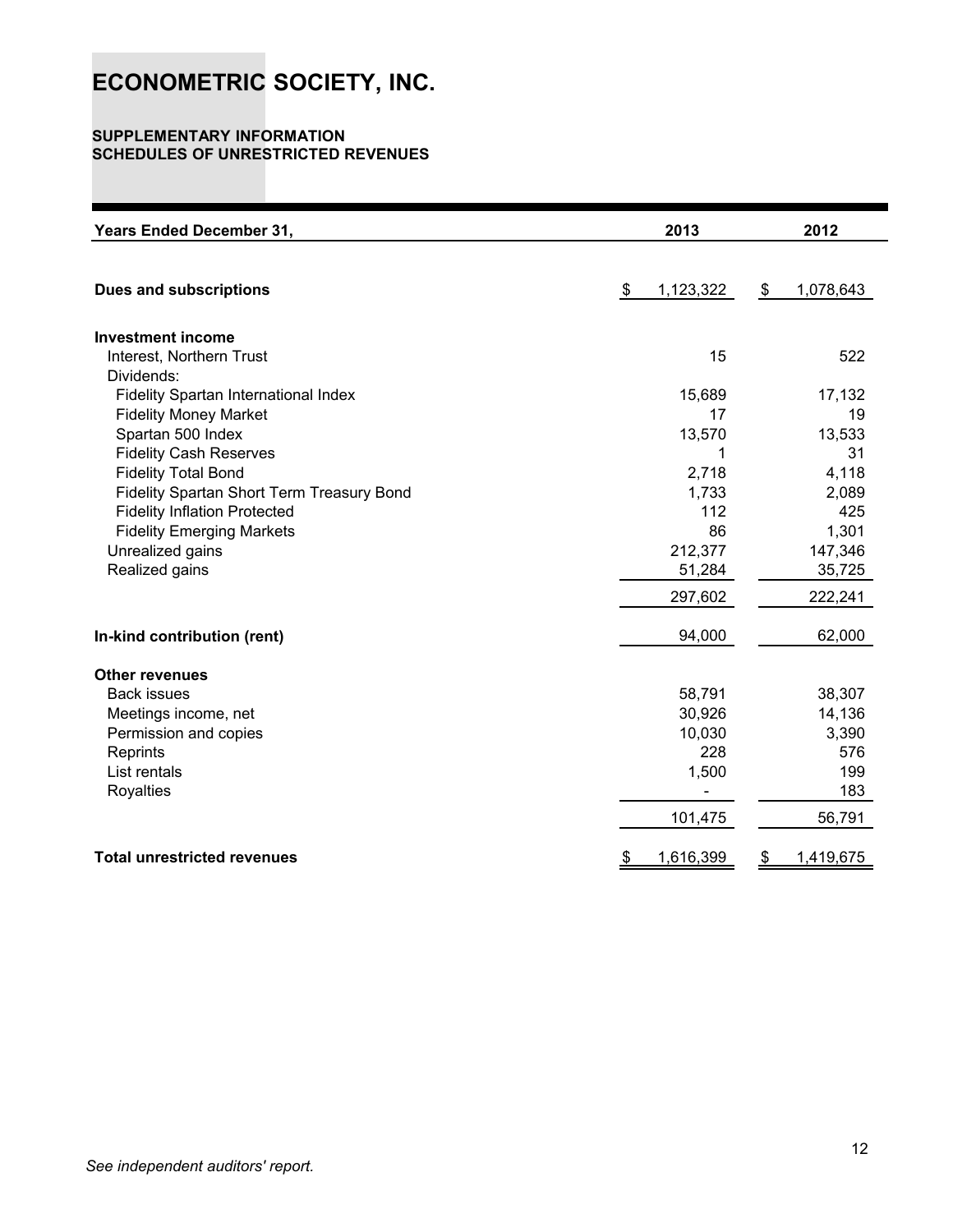#### **SUPPLEMENTARY INFORMATION SCHEDULES OF UNRESTRICTED EXPENSES**

| <b>Years Ended December 31,</b>      | 2013            | 2012            |
|--------------------------------------|-----------------|-----------------|
| <b>Publishing</b>                    |                 |                 |
| Editorial                            | \$<br>394,662   | \$<br>405,127   |
| Circulation                          | 140,129         | 170,340         |
| Production                           | 209,685         | 263,523         |
| Editorial meetings and dinners       | 2,084           | 1,810           |
| <b>Editorial software</b>            | 6,500           | 8,917           |
|                                      | 753,060         | 849,717         |
| <b>Administrative</b>                |                 |                 |
| Salaries and benefits                | 223,574         | 213,551         |
| Rent expense (in-kind)               | 94,000          | 62,000          |
| Professional fees                    | 127,551         | 20,500          |
| Office                               | 4,052           | 8,631           |
| Depreciation                         | 803             | 835             |
| Bank charges                         | 1,306           | 2,005           |
| <b>Travel expenses</b>               | 1,111           | 1,496           |
|                                      | 452,397         | 309,018         |
| Website                              | 6,203           | 4,357           |
| <b>Executive committee</b>           |                 |                 |
| Airfare and transportation           | 18,365          | 38,981          |
| Hotel                                | 10,756          | 9,794           |
| Registration                         | 2,508           | 3,901           |
| Meals and entertainment              | 6,173           | 4,835           |
| Per diem                             | 1,411           | 774             |
|                                      | 39,213          | 58,285          |
| <b>Other expenses</b>                |                 |                 |
| Grants and regional meeting expenses | 25,019          | 19,864          |
| Young Economist activities expenses  | 30,345          | 35,000          |
| Penalties and interest               | 676             | 6,894           |
|                                      | 56,040          | 61,758          |
| <b>Total unrestricted expenses</b>   | \$<br>1,306,913 | \$<br>1,283,135 |